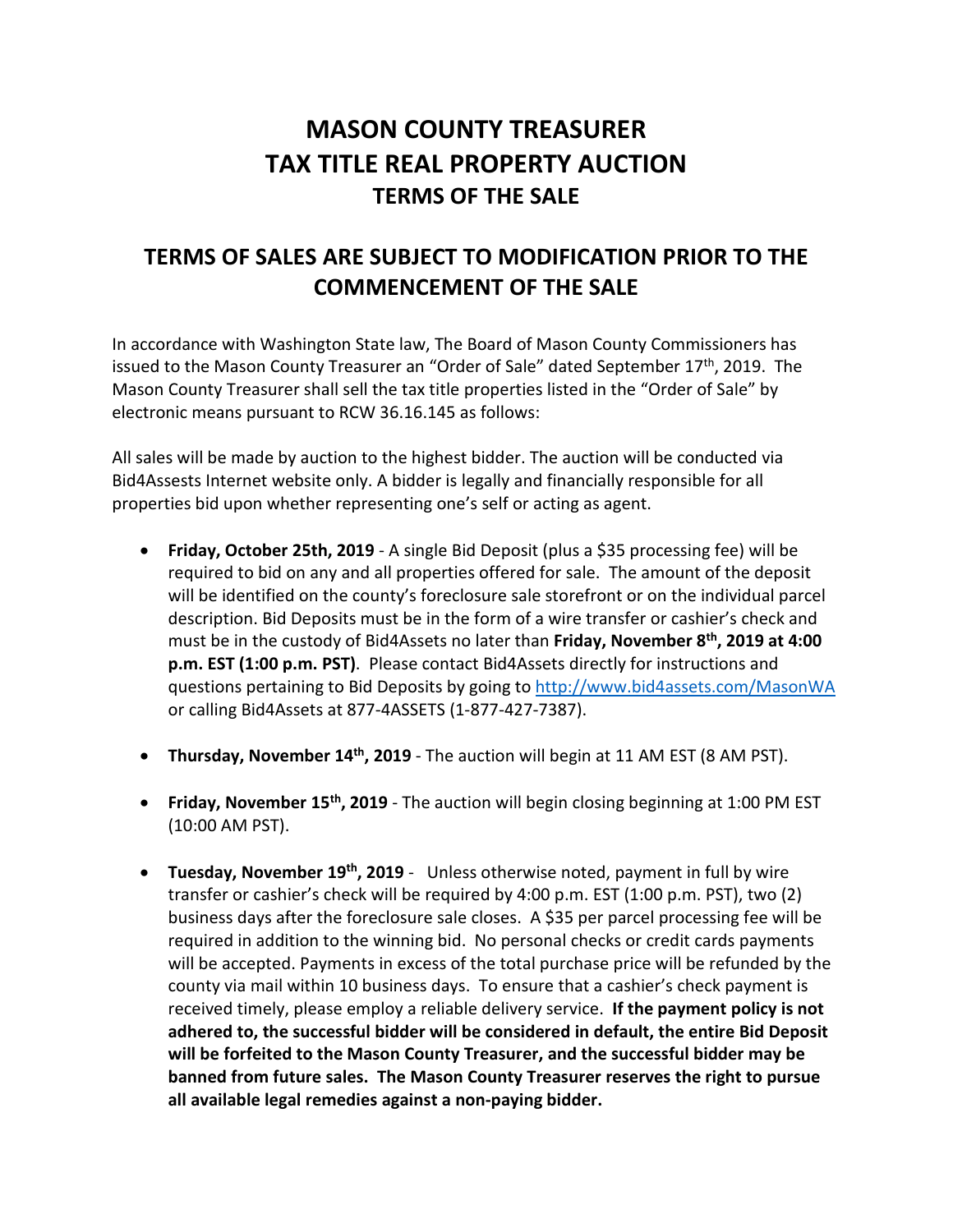- **Tuesday, November 19th, 2019**  A bidder must complete the Bid4Assets deed wizard information. **Failure to complete the Bid4Assets deed wizard will result in the deed being recorded in the registered name of the successful bidder as supplied to Bid4Assests during bidder registration. No Changes will be made to the deed once it is recorded.** A County Treasurer's Deed will be issued within thirty (30) days from the date that the Treasurer's Office receives payment from Bid4Assets. All fees to complete and record the deed are included in the minimum bid amount.
- **Thursday, December 5th, 2019 - If no bid is made on a property or property is unsold**, the Treasurer may re-open the bidding again starting Thursday, December 5<sup>th</sup>, 2019 at 12 P.M. (9:00 A.M. PST). The bidding will close on Friday, December  $6<sup>th</sup>$ , 2019; closing times may vary; check listing for details. Bidders participating in the re-offer that have not remitted a bid deposit from the original auction must submit their deposit to Bid4Assets by **Wednesday, November 27th, 2019.** The Treasurer may withdraw any property from the sale at any time.

The Treasurer retains the right to reject any and all bids for any reason, withdraw any property from the sale at any time prior to the issuance of the Tax Deed, or close the auction at any time.

The County is not liable for the failure of any device that is not owned, operated and managed by the county, which prevents a person from participating in any sale. "Device" includes, but is not limited to; computers, and other equipment used to access the internet, hardware, networks, software applications and websites.

#### **Due Diligence**

**Bidders are urged to perform property research and due diligence prior to bid submittal. A bid is an irrevocable offer to purchase property and once made, is a binding contract.** The Bidder is solely responsible to determine the extent, if any, to which the property they are bidding on will or may be subject to liens. Prospective bidders are urged to examine the title, location and desirability of the properties available to their own satisfaction prior to the sale. The County Treasurer makes no warranty, either expressed or implied, to the title, the usability, location, property lines or topography of the properties listed. Bidders are further advised that certain properties may be subject to easements or use restrictions. Recorded easements are not extinguished by a tax sale. The property address where listed is not from a verified source, but the Treasurer is required to use it. Therefore, the address may, or may not be correct.

#### **Bidder's Prohibited**

Washington State law prohibits county officers and employees from directly or indirectly purchasing property at this sale.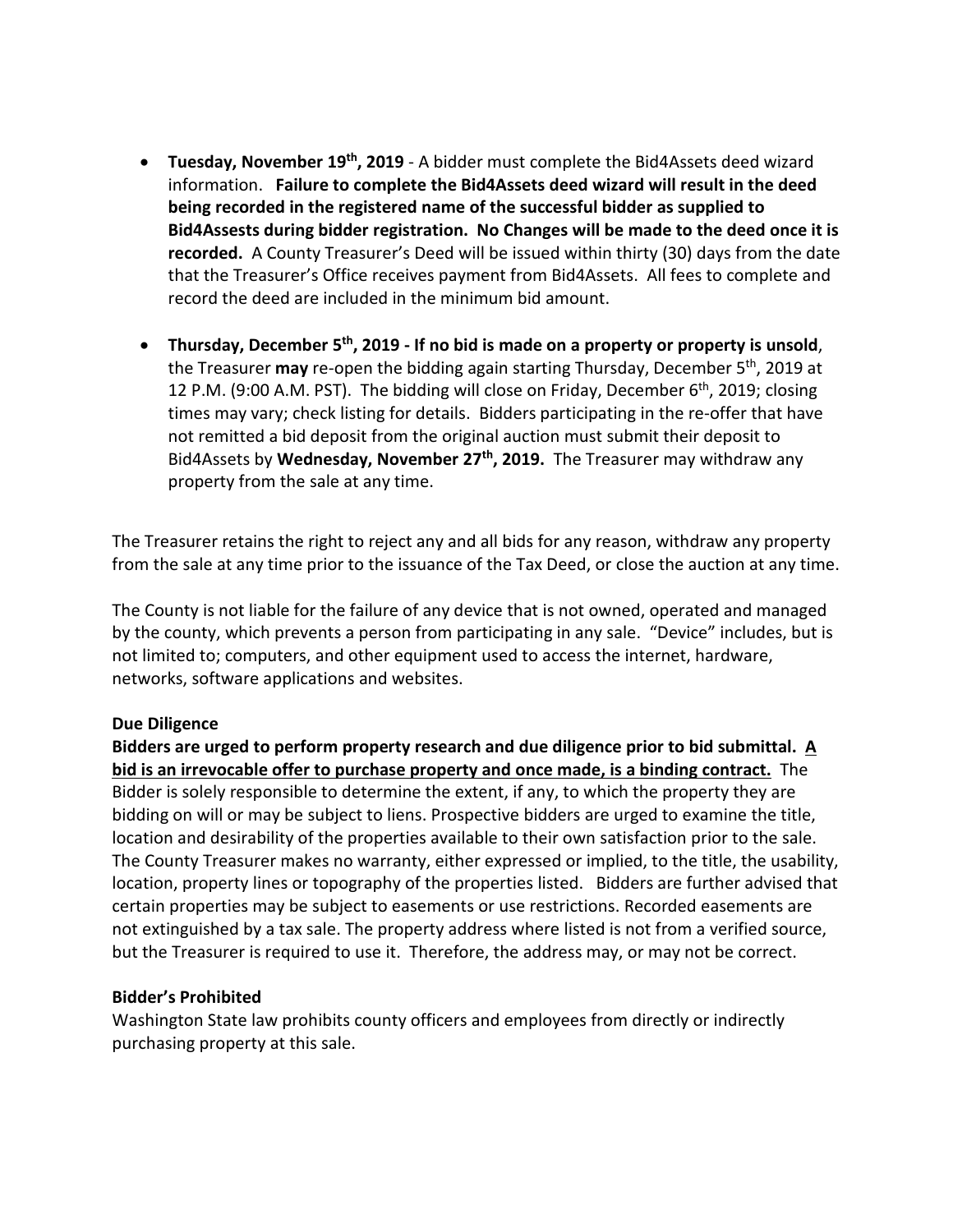#### **Competing Liens**

These sales may be subject to special assessment liens of other taxing districts and federal liens not extinguished by this sale, whether known or unknown. Properties that have an IRS lien against them, where known, have been listed on-line. The IRS has the right to acquire the property within 120 days of this sale by reimbursing the purchaser.

#### **County as Bidder**

If no one bids the minimum bid amount on any property, at the close of the auction that property shall continue to be held in trust by Mason County.

#### **Research and Inspect thoroughly before you bid**

The County Treasurer makes no warranty, either expressed or implied, as to title, the usability, location, property lines or topography of the parcels listed. The County does not guarantee that all properties are buildable lots. **Pursuant to RCW 84.64.080 (4): States in part……… "All properties are offered on an "as is" basis. There is no guarantee or warranty of any kind, expressed or implied, relative to: Title, eligibility to build upon or subdivide the property; zoning classification, size, location, fitness for any use or purpose; or any other feature or condition"….**

It is the responsibility of the purchaser to do their own research as to the use of the properties for their intended purpose and to inspect the property personally to determine if it will be suitable for the purposes for which it is purchased. The Treasurer is not responsible for surveying, identifying or locating property boundaries for prospective buyers. The property address where listed is not from a verified source, but the Treasurer is required to use it. Therefore, the address may, or may not be correct.

**These terms and conditions shall serve as actual notice under RCW 58.17.210 to all purchasers and transferees that any real properties in this sale, divided in violation of local and state regulation, are ineligible for development permits unless otherwise determined by Mason County.**

#### **Possession of Property**

The successful bidder may take possession of the property after the payment has been received and the County Treasurer's Deed has been recorded. The County Treasurer has thirty days (30) days from the date that payment is received by the Treasurer's Office to record and mail the County Treasurer's Deed to the successful bidder.

#### **Balance of 2019 Property Taxes**

Any taxes due for the remainder of 2019 are not known at this time and were not included in the minimum bid listed in the auction. Successful bidders will be mailed a 2019 property tax statement separately after the tax deed has been recorded.